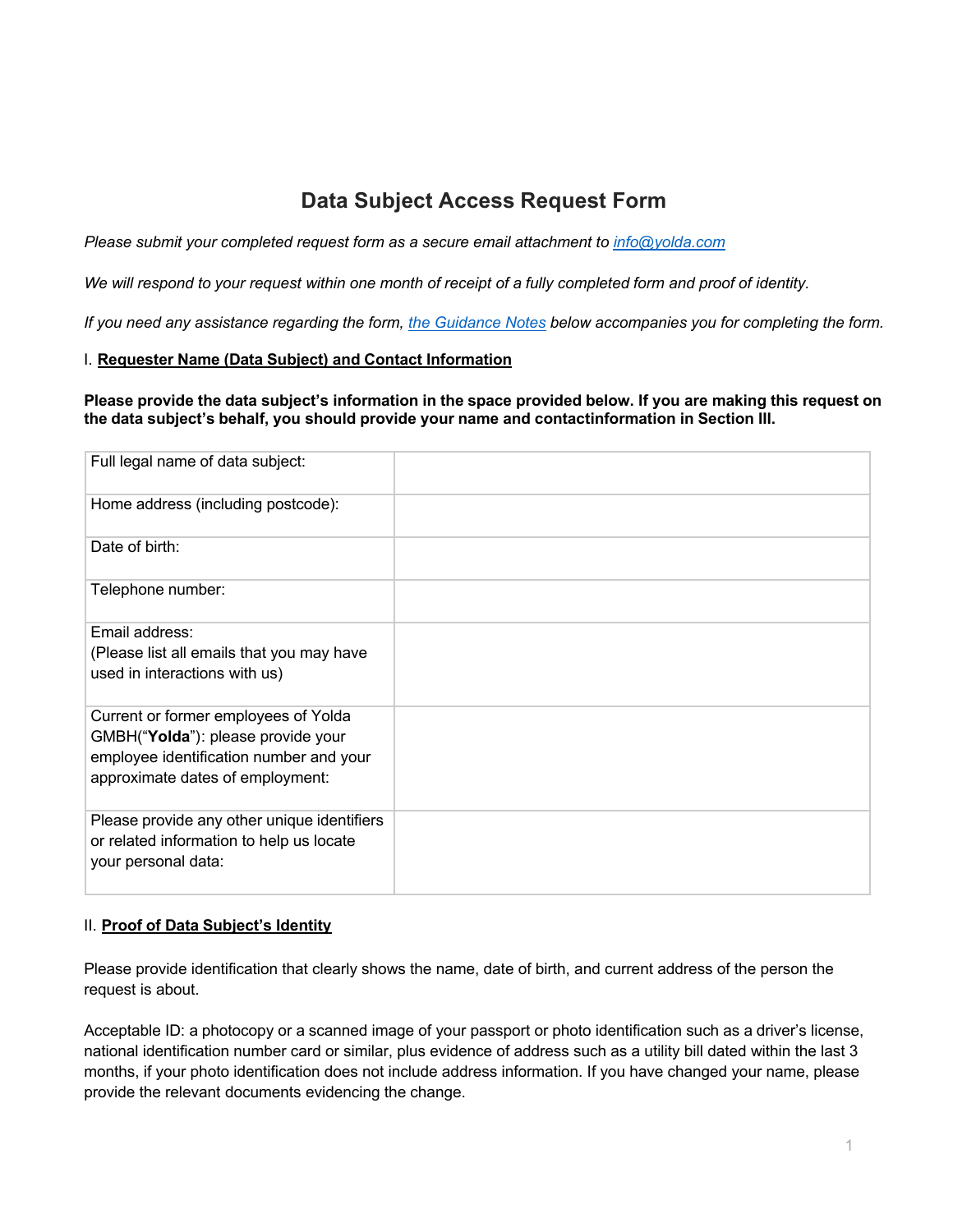We will be unable to act on any request until we are able to identify you.

# **Requests Made on a Data Subject's Behalf**

Please complete this section of the form with your name and contact details if you are acting on the data subject's behalf.

| Full legal name of representative: |  |
|------------------------------------|--|
| Home address (including postcode): |  |
| Date of birth:                     |  |
| Telephone number:                  |  |
| Email address:                     |  |

# **Proof of Authorized Person's Identity and Authority to Act**

Please provide identification for the authorized person. The authorized person should provide ID which meets the criteria set out in section II above. This is in addition to the data subject's identification, which is still required.

Please provide a copy of your legal authority to act. We accept a copy of the following as proof of your legal authority to act on the data subject's behalf: a written consent signed by the data subject and dated within the last 3 months, a certified copy of a Power of Attorney, or evidence of parental responsibility.

# III. **Information Requested:**

## **Which right do you wish to exercise?**

*Please tick one box only*  $\Box$  Art 15: Right of access (commonly DSAR: data subject access request)  $\Box$  Art 16: Right to rectification (i.e. to correct personal data, or to complete incomplete data)  $\Box$  Art 17: Right to erasure (right to be forgotten)  $\square$  Art 18: Right to restriction of processing  $\Box$  Art 20: Right to data portability  $\Box$  Art 21: Right to object to processing To help us process your request quickly and efficiently, in the box below, please provide as much detail as

possible about the personal data you are requesting access to, or correction or erasure of. Please include time frames, dates, names, types of documents, file numbers, or any other information to help us locate your personal data.

We will contact you for additional information if the scope of your request is unclear or does not provide sufficient information for us to conduct a search (for example, if you request "all information about me"). We will begin processing your request as soon as we have verified your identity and have all of the information, we need to locate your personal data.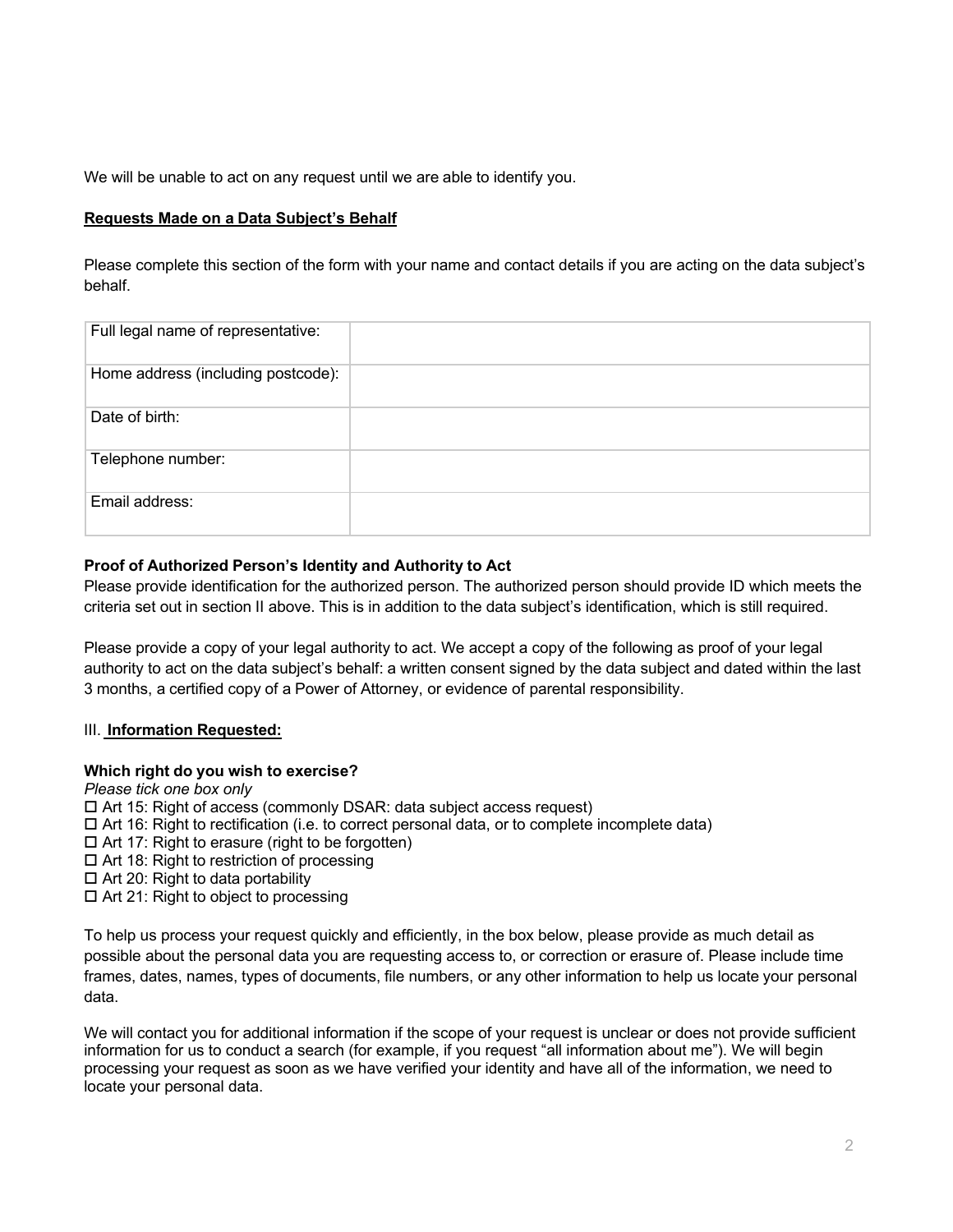*Please specify your request here. Continue on additional sheets if necessary.* If you are requesting erasure or restriction of processing, please specify on what grounds you are requesting this.

# **Art 21: Right to object to processing**

To help us process your request quickly and efficiently, please indicate with a check mark which personal data processing you are objecting to:

 $\Box$  Processing for direct marketing purposes, including profiling related to direct marketing.

#### IV.**Processing that the organization considers necessary for the organization's or a third party's legitimate interests under GDPR Article 6(1)(f).**

## V. **Signature and Acknowledgment**

I confirm that the information provided on this form is correct and that I am the person whose name appears on this form.

I understand that:

- (1) Yolda must confirm proof of identity and may need to contact me again for further information;
- (2) my request will not be valid until Yolda receives all of the required information to process the request; and

(3) I am entitled to one free copy of the personal data I have requested, and acknowledge that for any furthercopies I request, Yolda may charge a reasonable fee based on administrative costs.

We will supply one copy of the relevant personal data in electronic format.

If you would like to receive a copy of the personal data in hard copy instead, please tick the box.  $\Box$  I would like a hard copy instead of an electronic copy.